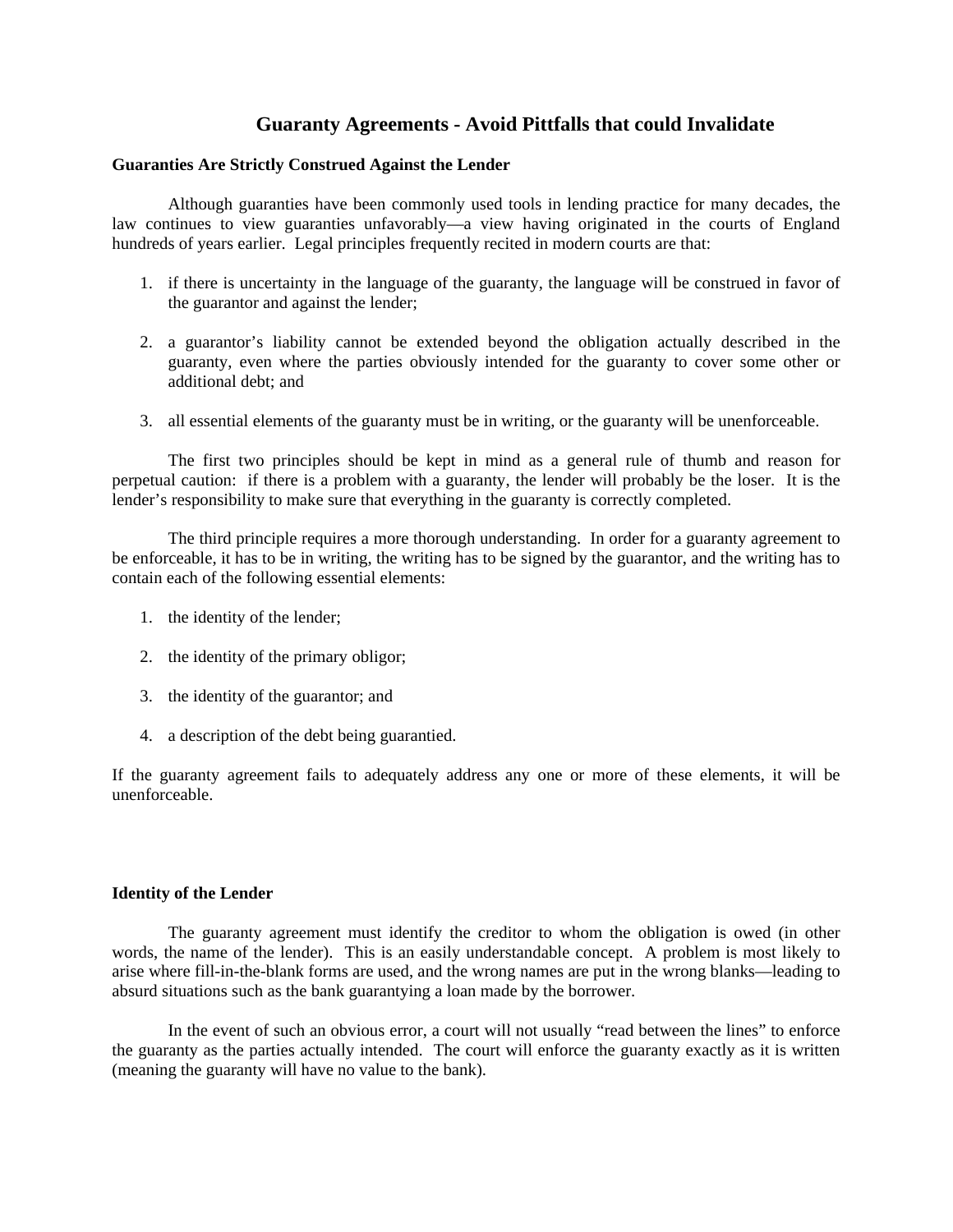Courts do permit use of "successors and assigns" language when identifying the lender in a guaranty, and the lender should assure that its guaranty form includes language providing that the guaranty will run to the benefit of any successor or assignee of the lender. As mergers, asset purchases, and name changes are commonplace, such language is important (and is included in most commercially available forms utilized by banks—but it never hurts to check twice to be sure).

## **Identity of the Primary Obligor**

 The guaranty agreement must identify the borrower whose debt is being guarantied. This is a simple rule, but it is perhaps the most common cause of guaranties being found unenforceable. With fillin-the-blank type forms, make sure the right names are put in the right places. The guarantor should not be guarantying a debt of the bank, or a debt of the guarantor.

 The correct name for the borrower must be used. Although that seems like obvious guidance, it is frequently ignored. Problems arise most often where the borrower is an entity such as a corporation. In the eyes of the law (for most purposes, at least) corporations and limited liability companies are considered as legal "persons" just like individuals. Like individuals, these entities have actual, legal names. It would seem absurd, for example, to use the name "Mark Mills" instead of the legal name "Mack Miller" in a guaranty, simply because the two names sound similar and share many common letters. Yet it is not uncommon to see situations where, for example, the name "Mills Properties" or "Mills Farms, Inc." is listed as the borrower instead of the legal name "Mills Farm Properties, Inc."

 When preparing the guaranty use the exact, correct name of the entity based on documentation obtained from the secretary of state's office. Do not rely on oral representations from the borrower, and do not assume that being "close" to the proper name will be sufficient for enforceability.

 Keeping in mind the concept of "entities as persons," it is important to remember that the debt of one corporation is not the debt of another corporation simply because both entities are owned and operated by the same individual.

### *Example*

Mark Mills, a farmer, is the sole member and manager of two limited liability companies: Mills Farm, LLC and Mills Properties, LLC. Mills Farm, LLC owns the equipment and personalty used in Mills' farming operation, while Mills Properties, LLC owns the real property used in the operation.

Mills wants to obtain an operating loan, so Bank provides a line of credit to Mills Farm, LLC. Bank obtains a personal guaranty from Mark Mills, whereby all debts then or thereafter owing from Mills Farm, LLC to Bank are guarantied.

Later in the season, Mills requests that Bank provide additional credit. This time, Bank makes a lump-sum loan to Mills Properties, LLC. Bank does not require Mark Mills to sign a separate guaranty, as Mills and the loan officer orally agree that the earlier guaranty will just apply to all of the debts that any of Mills' companies owe to the Bank.

In this situation, Mark Mills is not responsible for payment of the Mills Properties, LLC debt. His oral agreement is not enforceable against him, as guaranty obligations have to be in a signed writing to be enforceable. Moreover, the written guaranty must properly identify the debtor whose debts are being guarantied. Mills Properties, LLC is a different "person" from Mills Farm, LLC, so the guaranty cannot be extended to cover the debt of both entities.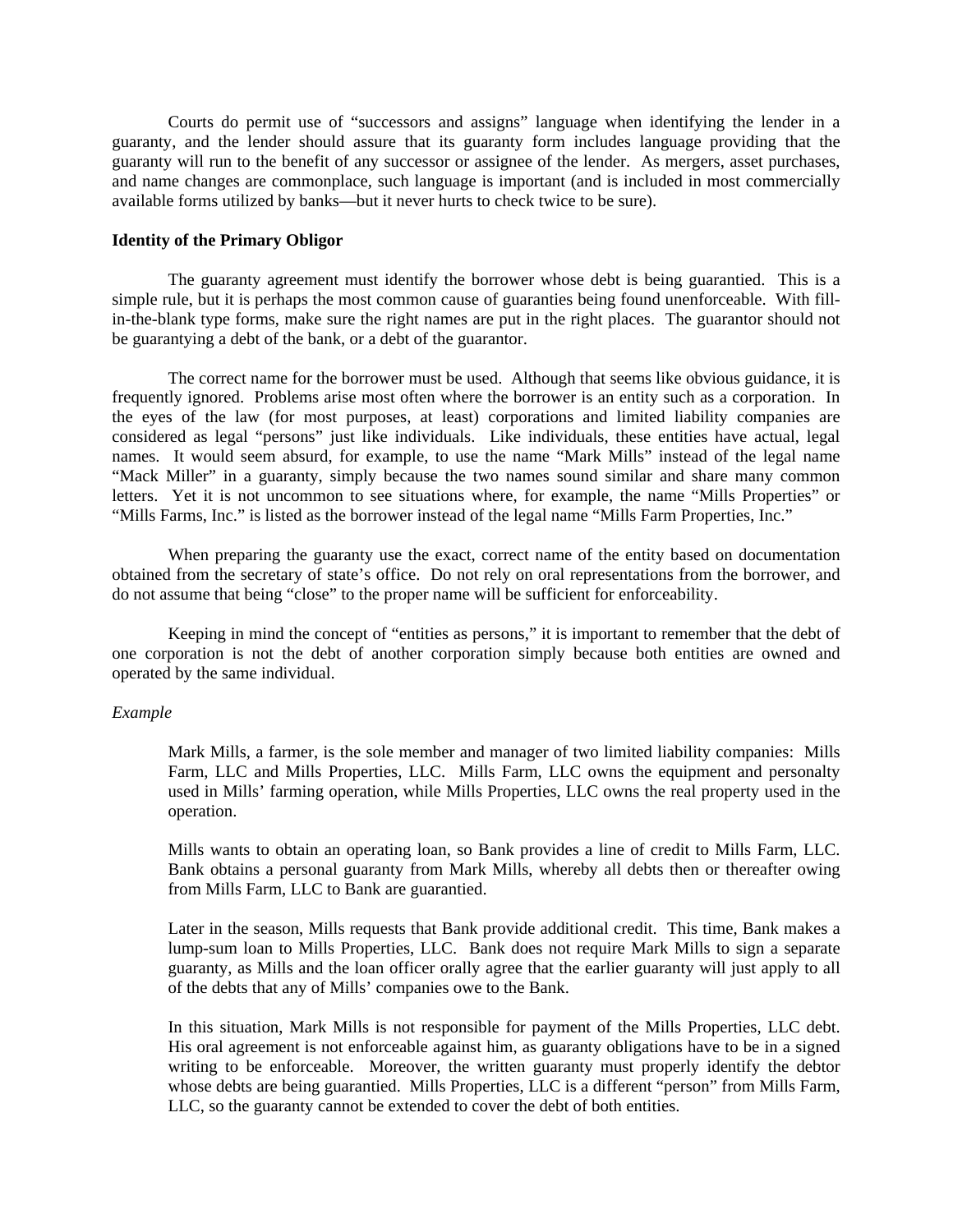In situations involving a package of multiple guarantied loans to related entities, it is absolutely crucial to double check the loan documents to assure that there is a written guaranty for each and every obligor appearing on any of the promissory notes given in the transaction. "Cross guaranties" between the different primary obligors can also be helpful. In the example above, if Mills Farm, LLC had guarantied the obligations of Mills Properties, LLC, then Mark Mills would have been responsible for payment of both entities' debts.

### **Identity of the Guarantor**

 The guaranty agreement must adequately identify the person who is guarantying the debt. Compared to the other essential elements of a guaranty, courts have been more liberal in construing this requirement. The courts have held that, so long as it is clear from the document that the person is signing as a guarantor, the person's signature alone is sufficient to identify the guarantor even if the person's name is not printed. So, for example, if a guaranty reads "the undersigned hereby guaranties the payment and performance" etc., and Mark Mills places his signature on a line marked "guarantor," the guaranty will sufficiently identify the guarantor even though Mills' name is not separately printed elsewhere in the guaranty. Of course, relying on this approach is not advisable. The guaranty should clearly state the correct legal name of the guarantor.

 It is most crucial that the guaranty does not misstate the guarantor's name. The names of the borrower and the guarantor should not be switched on fill-in-the-blank forms. While Mark Mills' signature alone might be enough to bind him if there is no other name printed in the guaranty, it will probably not be enough to bind him if some other person or entity is described as the guarantor elsewhere in the guaranty agreement.

 There have been situations where, mistakenly, the corporate borrower was identified as the guarantor of a loan made to the corporation (itself), with the corporate president signing the guaranty. Though it is obvious that the intent of the parties was for the president to individually guaranty the corporate debt, appellate courts have refused to apply the guaranty beyond its exact language regardless of the parties' actual intent. Courts have explained that it is the lender's responsibility to read the documents it prepares and to spot any errors (like a borrower guarantying its own debt), rather than relying on the courts to correct the clear mistakes of the lender. *Example*

Bank makes a loan to Mills Farm, LLC, and intends to obtain a personal guaranty from its sole member and manager Mark Mills. By mistake, the name "Mills Farm, LLC" is inserted into the blanks for both the borrower and guarantor, such that the guaranty literally reads as though the entity is guarantying its own debt. Mark signs the guaranty, on a line reading "Mark Mills, Manager."

What is the likely result if Bank tries to enforce the guaranty? Mark Mills will not be liable, as the guaranty identifies the guarantor as Mills Farm, LLC. Although it may seem absurd, the terms of the guaranty will be applied literally regardless of the parties' actual intent.

 As the above example suggests, it is also the lender's responsibility to assure that the guaranty is clear as to whether the signor is executing the guaranty in his individual capacity or in his corporate capacity. If the guaranty is unclear, it will not likely impose individual liability on the signor. The court may presume that the individual was signing only on behalf of the entity.